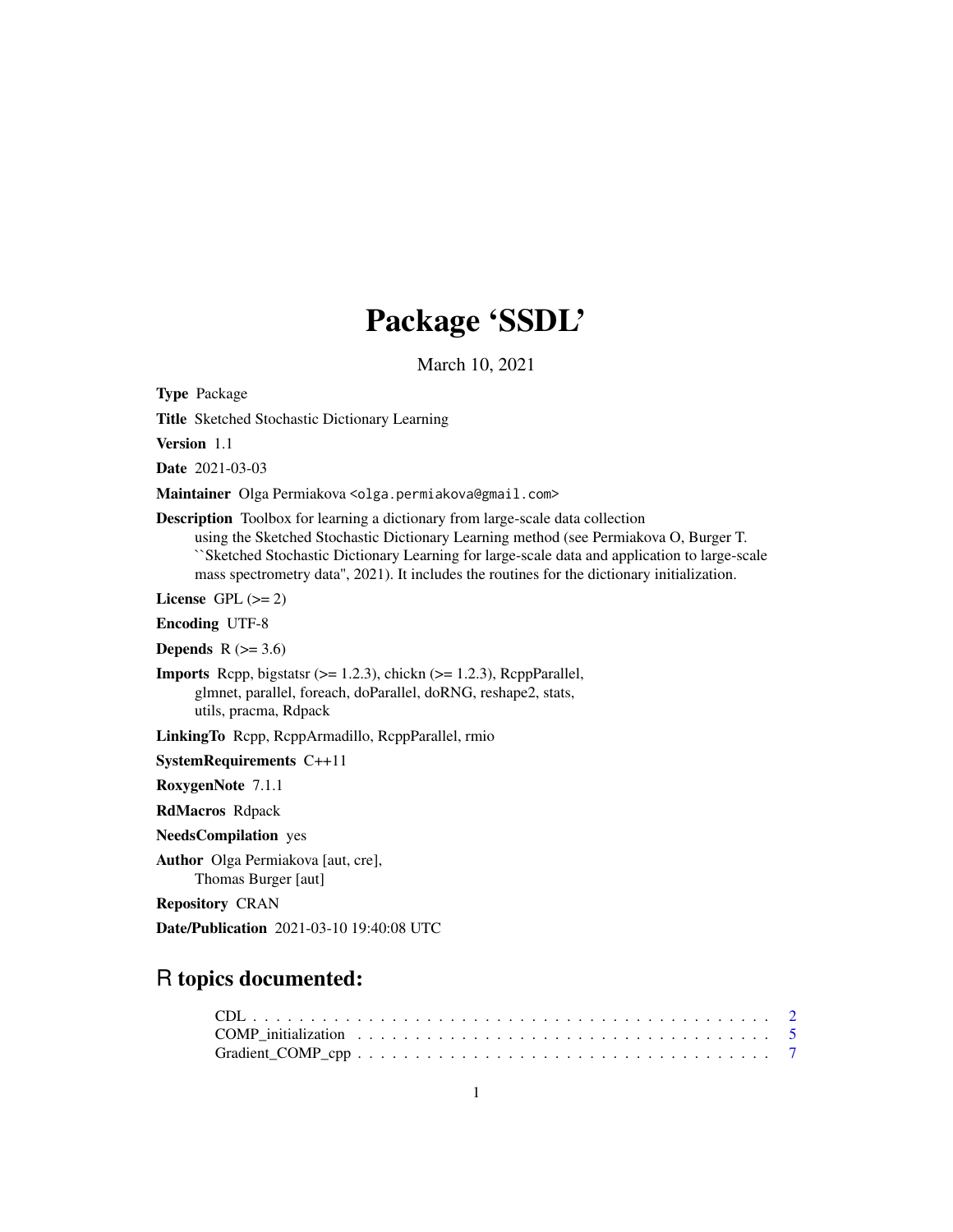<span id="page-1-0"></span>

| Index | $\overline{12}$ |
|-------|-----------------|

#### <span id="page-1-1"></span>CDL *Compressive Dictionary Learning*

#### Description

Implementation of the Sketched Stochastic Dictionary Learning (SSDL) method, which learns a dictionary from a large-scale matrix-like dataset by operating on a compressed version of data (a.k.a. data sketch).

#### Usage

```
CDL(
  Data,
 K,
  SK_Data = NULL,
  Frequencies = NULL,
 D = NULL,pos.dic = TRUE,
  learn_rate = 0.1,
  alpha = 0.9,
  gamma = \theta,
  maxEpoch = 5,
 batch_size,
  lambda = 0,
  ncores = 1,
  typeOptim = "Nesterov",
  DIR\_tmp = tempdir(),grad_t_1 = NULL,verbose = 0,
 m = nrow(Frequencies),
  ...
\mathcal{L}
```
#### Arguments

| Data    | is a Filebacked Big Matrix $s \times N$ with data vectors stored in the matrix columns.                                                                                                                                                                    |
|---------|------------------------------------------------------------------------------------------------------------------------------------------------------------------------------------------------------------------------------------------------------------|
| К       | is a dictionary size.                                                                                                                                                                                                                                      |
| SK Data | is a data sketch. It is a $2m$ -dimensional complex vector. The first m coordinates<br>correspond to the real parts and the last $m$ coordinates to the imaginary parts. If<br>it is NULL, the sketch is computed using Sketch function of chickn package. |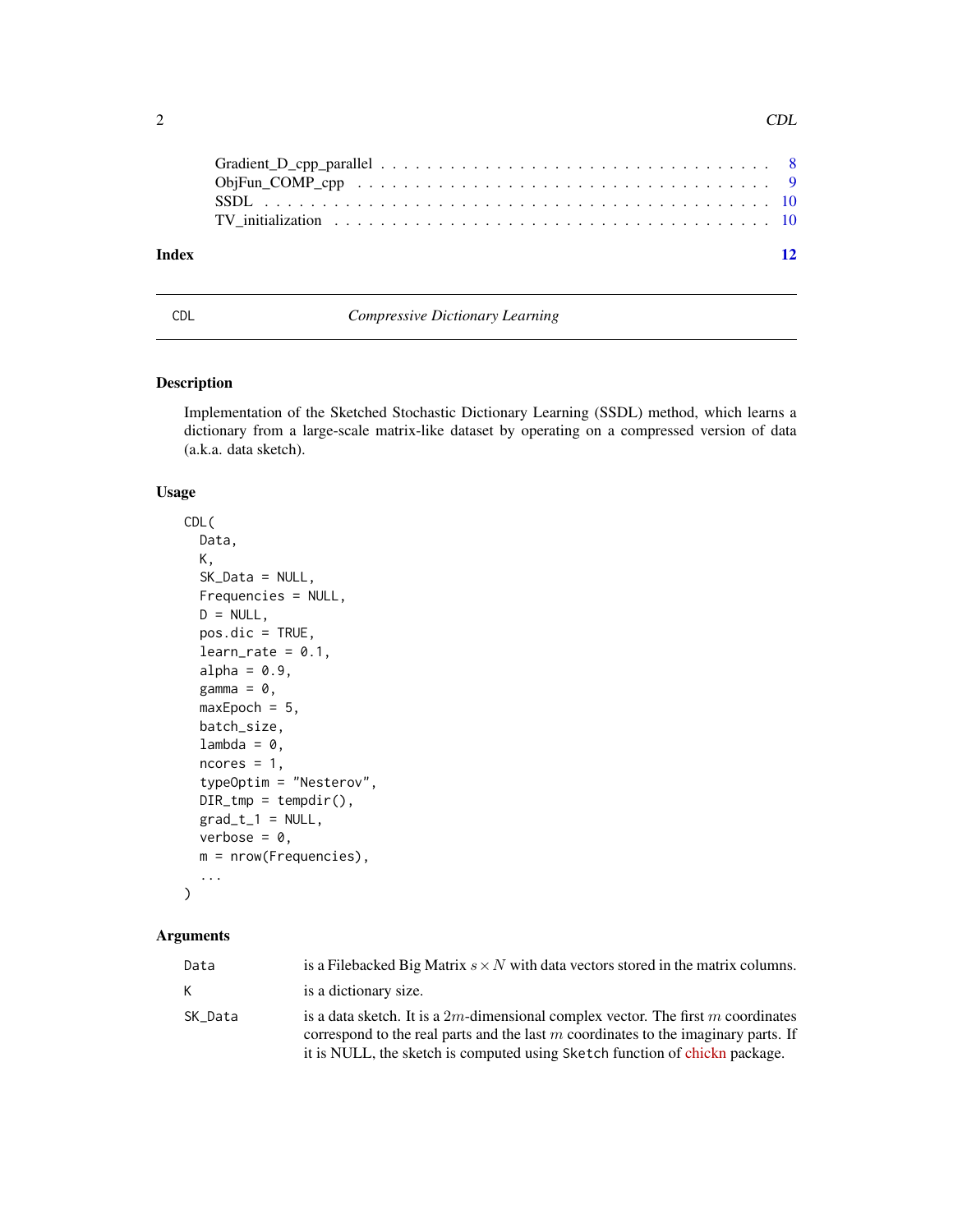<span id="page-2-0"></span>

| Frequencies | is a frequency matrix $m \times s$ with frequency vectors in the matrix rows. If NULL,<br>the frequencies are generated using GenerateFrequencies function of chickn<br>package. |
|-------------|----------------------------------------------------------------------------------------------------------------------------------------------------------------------------------|
| D           | is an initial dictionary. If it is NULL, the dictionary is initialized by random<br>selection of K signals from Data and it is saved in the DIR_tmp directory.                   |
| pos.dic     | indicates whether the dictionary is positive (default) or not.                                                                                                                   |
| learn_rate  | is a learning rate value. The default value is 0.1.                                                                                                                              |
| alpha       | is a momentum weight.                                                                                                                                                            |
| gamma       | is a decay parameter. The default value is 0, which corresponds to the constant<br>learning rate.                                                                                |
| maxEpoch    | is a number of epochs.                                                                                                                                                           |
| batch_size  | is a batch size.                                                                                                                                                                 |
| lambda      | is a regularization parameter.                                                                                                                                                   |
| ncores      | is a number of cores. The default value is 1.                                                                                                                                    |
| typeOptim   | is a type of the optimization scheme used in the dictionary update. Possible val-<br>ues are c('Nesterov', 'Momentum'). It is suggested to use 'Nesterov' scheme.                |
| DIR_tmp     | is a directory to save the initial dictionary and intermediate results.                                                                                                          |
| $grad_t_1$  | is an initial momentum matrix. By default it is NULL, and it is initialized as a<br>zero matrix.                                                                                 |
| verbose     | controls how much output is shown and saved during the optimization process.<br>Possible values:                                                                                 |
|             | • 0 no output (default value)                                                                                                                                                    |
|             | • 1 show iteration number and value of objective function                                                                                                                        |
|             | • 2.1 + save a dictionary and a momentum matrix at the end of each epoch.                                                                                                        |
| m           | is a number of the frequency vectors.                                                                                                                                            |
| $\cdots$    | are additional parameters passed to GenerateFrequencies function.                                                                                                                |

#### Details

CDL builds a dictionary by alternating two steps: calculating the code matrix that contains the weights of the dictionary elements, and updating the dictionary. For computational efficiency, the code matrix is computed only for a randomly selected subset of data vectors  $x_1, \ldots, x_n$  (a.k.a. batch). The code matrix is obtained as a solution of the following optimization problem:  $\min_{A \in R_{K \times n}^{+}}$  $\sum_{i=1}^n ||x_i-$ 

 $D \cdot \alpha_i ||^2 + \lambda \cdot ||\alpha_i||_1$ , where n denotes a batch size,  $A = \{\alpha_1, \dots, \alpha_n\}$  is a code matrix and  $\lambda$  is a regularization parameter which defines the data sparsity level.

The dictionary is updated by taking one step along the gradient of the objective function  $F(D, A) =$  $||SK(Data) – SK(A \cdot D)||^2$ . Two gradient descent update rules are available: Nesterov accelerated and momentum.

 $SK(\cdot)$  is a sketch operator, which compresses a matrix into a fixed size complex vector referred to as a data sketch. It has been introduced in Keriven N, Bourrier A, Gribonval R, Pérez P (2018). "Sketching for large-scale learning of mixture models." *Information and Inference: A Journal of the IMA*, **7**(3), 447–508. and it is defined as  $SK(Data) = \frac{1}{N} \sum_{i=1}^{N} \exp(-1i \cdot W \cdot x_i)$ , where W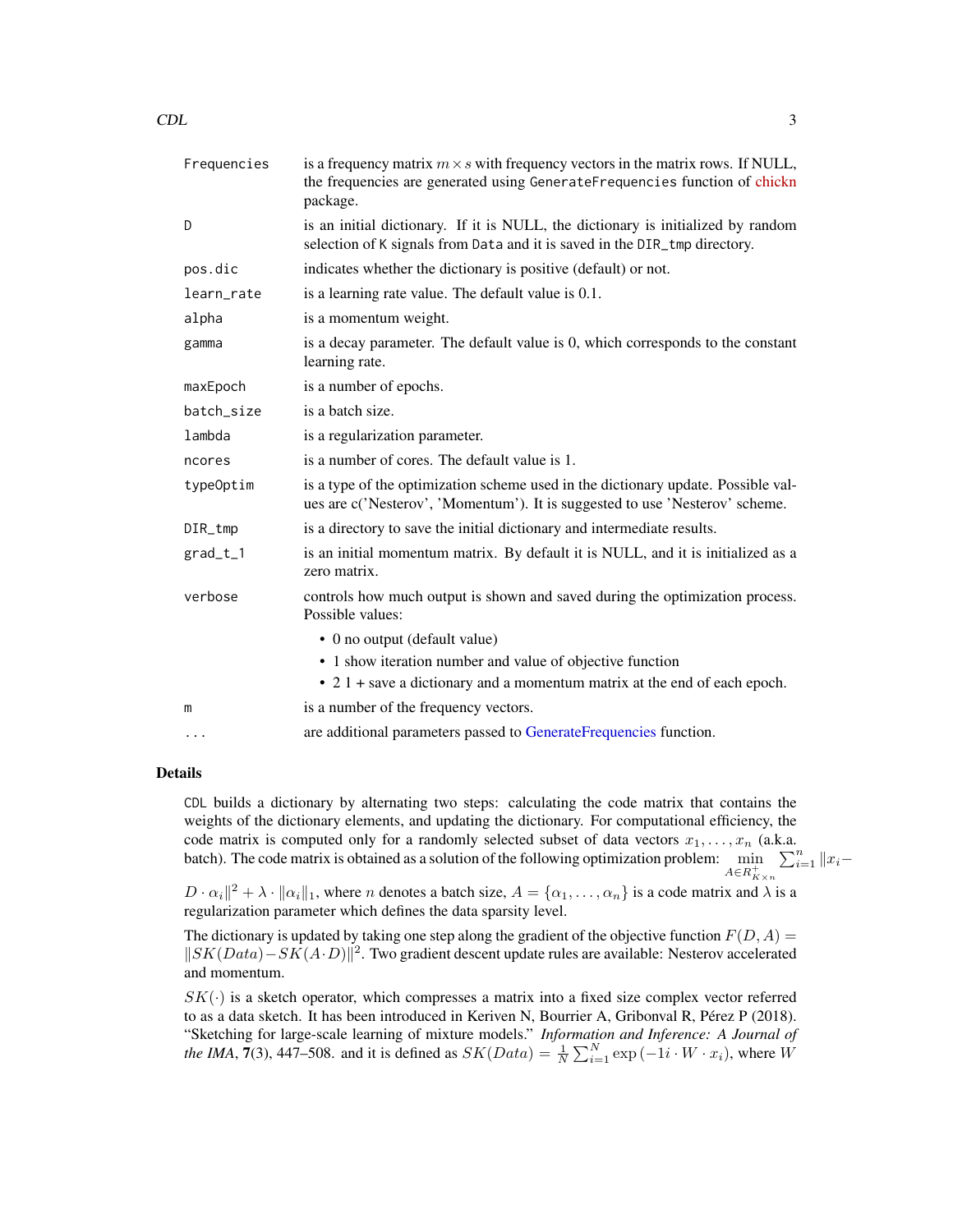<span id="page-3-0"></span>is a frequency matrix and  $x_1, \ldots, x_N$  are data vectors. The data compression is performed using routines from [chickn](https://CRAN.R-project.org/package=chickn) package.

CDL allows also to use the decaying learning rate, *i.e.* learn\_rate<sup>t</sup> =  $\frac{\text{learn\_rate}}{1+(t-1)\cdot\text{gamma}}$ , where t is the iteration number.

#### Value

a list

- D is the obtained dictionary,
- objFunProcess is objective function values computed at the end of each iteration,
- learning\_rate is learning rate values.

#### References

- Permiakova O, Burger T (2021). "Sketched Stochastic Dictionary Learning for large-scale data and application to large-scale mass spectrometry data." *under revision in the Statistical analysis and data mining journal*.
- Permiakova O, Guibert R, Kraut A, Fortin T, Hesse A, Burger T (2021). "CHICKN: extraction of peptide chromatographic elution profiles from large scale mass spectrometry data by means of Wasserstein compressive hierarchical cluster analysis." *BMC bioinformatics*, 22(1), 1–30.

#### See Also

[Gradient\\_D\\_cpp\\_parallel](#page-7-1), [chickn,](https://CRAN.R-project.org/package=chickn) chickn::Sketch, chickn::GenerateFrequencies

```
X = matrix(abs(rnorm(n = 1000)), ncol = 100, nrow = 10)X_fbm = bigstatsr::as_FBM(X)$save()
W = chickn::GenerateFrequencies(Data = X_ffbm, m = 64, N0 = ncol(X_fbm),
                               ncores = 1, niter= 3, nblocks = 2, sigma_start = 0.001)$W
SK= chickn::Sketch(X_fbm, W)
D = CDL(Data = X_fbm, K = 10, SK_Data = SK, Frequencies = W,D = NULL, pos.dic = TRUE, maxEpoch = 3, batch_size = 50,
        lambda = 0, learn_rate = 0.1, alpha = 0.9,
        gamma = 0, ncores = 2, DIR_tmp = tempdir(),
        verbose=0, typeOptim = "Nesterov")$D
```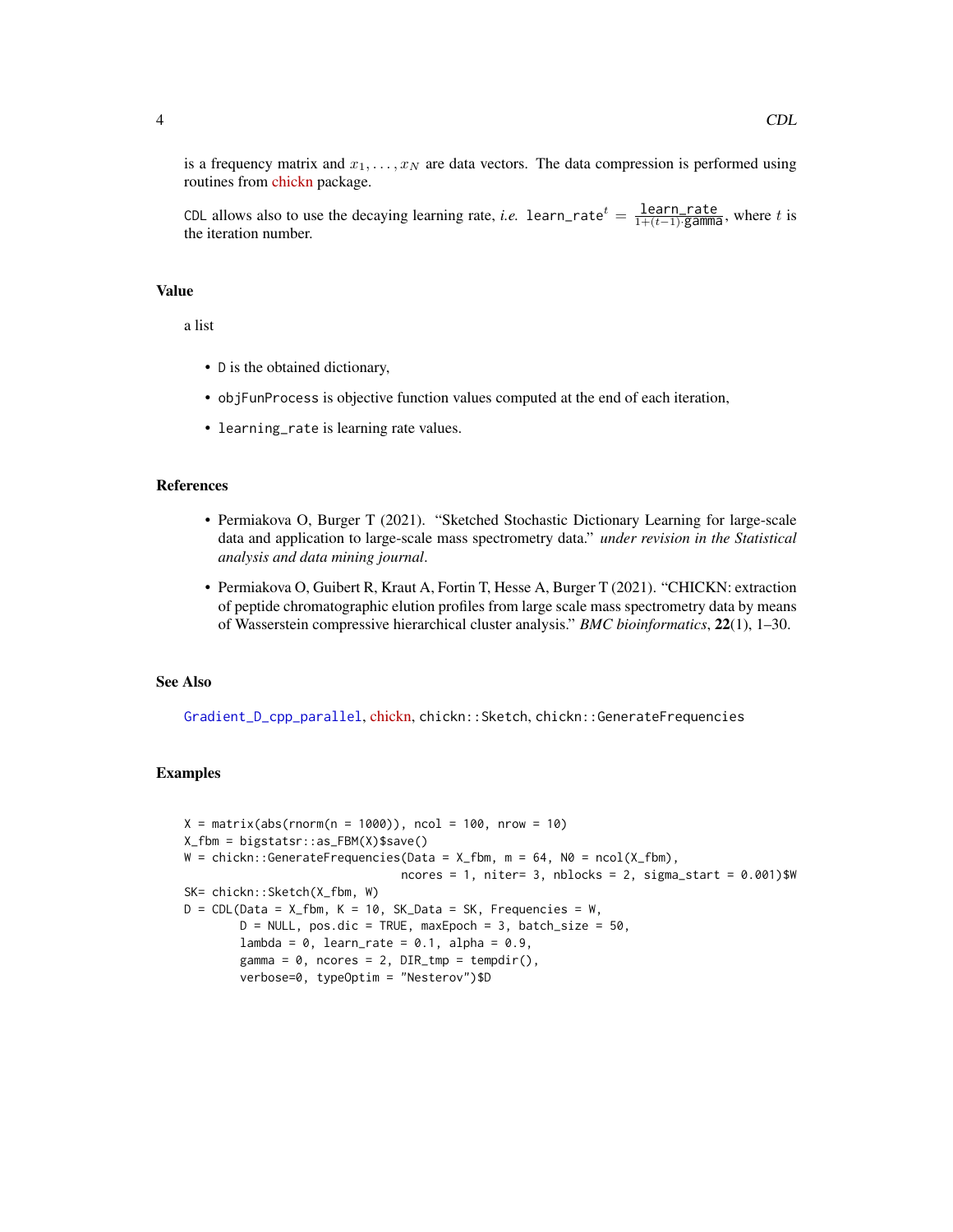#### <span id="page-4-1"></span><span id="page-4-0"></span>Description

Dictionary initialization using the Compressive Orthogonal Matching Pursuit (COMP) method

#### Usage

```
COMP_initialization(
 K,
 Data,
 SK_Data = NULL,
 Frequencies = NULL,
 lower = -Inf,upper = Inf,maxIter = 1500,HardThreshold = FALSE,
 print\_level = 0,
 ncores = 1,
 m = nrow(Frequencies),
  ...
)
```
#### Arguments

| K             | is a dictionary size.                                                                                                                                                                                                                                      |
|---------------|------------------------------------------------------------------------------------------------------------------------------------------------------------------------------------------------------------------------------------------------------------|
| Data          | is a Filebacked Big Matrix $s \times N$ with data vectors stored in the matrix columns.                                                                                                                                                                    |
| SK_Data       | is a data sketch. It is a $2m$ -dimensional complex vector. The first m coordinates<br>correspond to the real parts and the last $m$ coordinates to the imaginary parts. If<br>it is NULL, the sketch is computed using Sketch function of chickn package. |
| Frequencies   | is a frequency matrix $m \times s$ with frequency vectors in the matrix rows. If NULL,<br>the frequencies are generated using GenerateFrequencies function of chickn<br>package.                                                                           |
| lower         | is a lower boundary. It is an <i>s</i> -dimensional vector.                                                                                                                                                                                                |
| upper         | is an upper boundary. It is an s-dimensional vector.                                                                                                                                                                                                       |
| maxIter       | is a maximum number of iterations in the computation of new dictionary ele-<br>ment. The default value is 1500.                                                                                                                                            |
| HardThreshold | indicates whether to execute the hard thresholding step. The default is FALSE.                                                                                                                                                                             |
| print_level   | controls how much output is shown during the optimization process. Possible<br>values:                                                                                                                                                                     |
|               | • 0 no output (default value)                                                                                                                                                                                                                              |
|               | • 1 show iteration number and value of objective function                                                                                                                                                                                                  |
|               |                                                                                                                                                                                                                                                            |

• 2 1 + show values of weights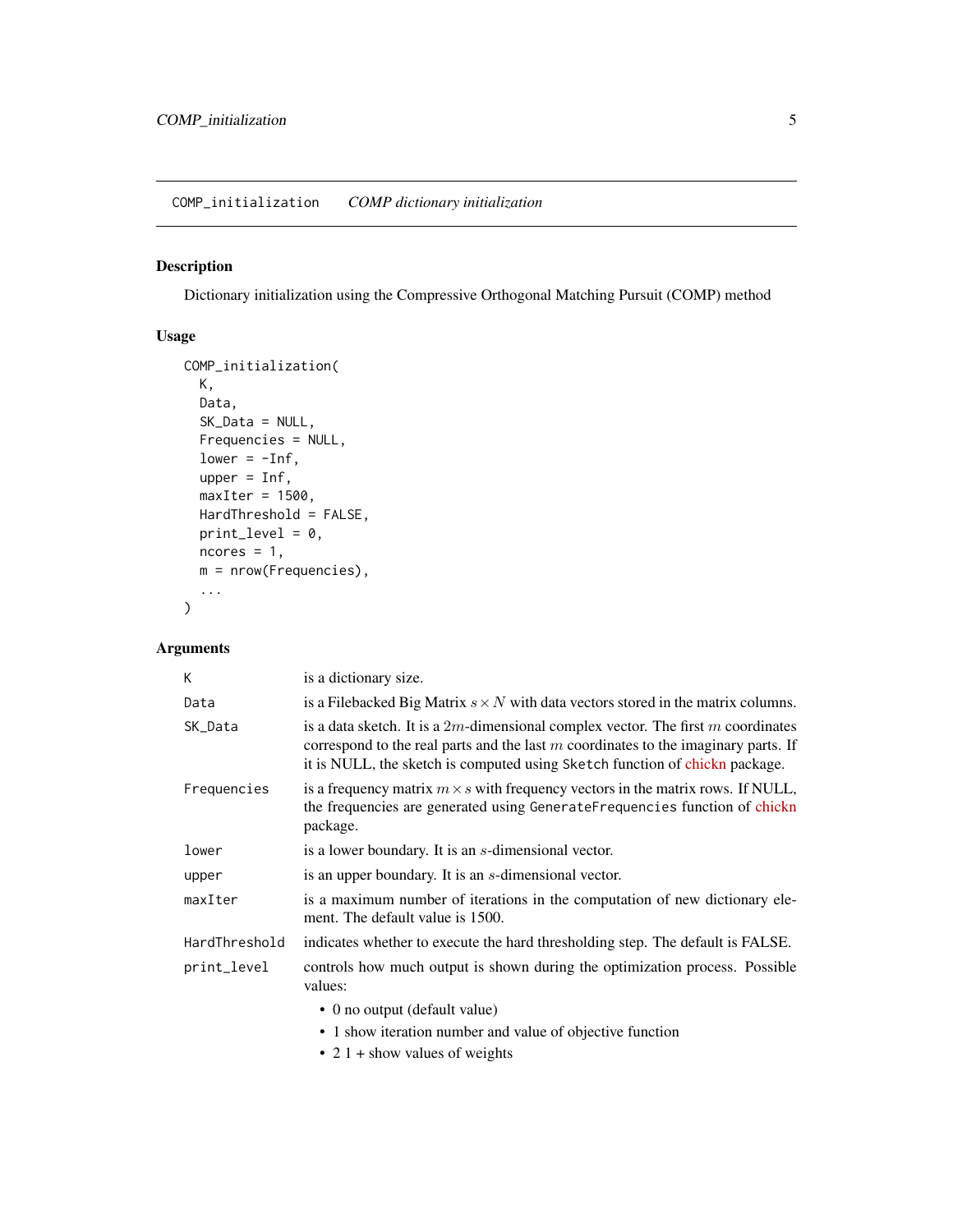<span id="page-5-0"></span>

| ncores   | is a number of cores. The default value is 1.                     |
|----------|-------------------------------------------------------------------|
| m        | is a number of the frequency vectors.                             |
| $\cdots$ | are additional parameters passed to GenerateFrequencies function. |

#### Details

The initialization routine is based on the Compressive Orthogonal Matching Pursuit (COMP) algorithm. COMP is an iterative greedy method that builds a dictionary operating on a compressed data version (a.k.a. data sketch). It alternates between expanding the dictionary  $D$  with a new element  $d_i$ , whose sketch  $SK(d_i)$  is the most correlated to the residue, and calculating the weights of the dictionary elements  $w_1, \ldots, w_K$  by minimizing the difference between the data sketch  $SK(Data)$ and a linear combination of dictionary sketches, *i.e.*  $||SK(Data) - \sum_{i=1}^{K} w_i \cdot SK(d_i)||$ . Unlike COMP, the implemented dictionary initialization routine does not perform an additional global optimization with respects to both variables: weights and dictionary elements.

#### Value

a list

- D is the obtained dictionary,
- weights is the resulting weights,
- ObjF is the objective function values computed at each iteration.
- Sketch is the data sketch
- Frequencies is the frequency matrix

#### Note

COMP method has been presented in Keriven N, Tremblay N, Traonmilin Y, Gribonval R (2017). "Compressive K-means." In *2017 IEEE International Conference on Acoustics, Speech and Signal Processing (ICASSP)*, 6369–6373. IEEE.

#### See Also

[ObjFun\\_COMP\\_cpp](#page-8-1), [Gradient\\_COMP\\_cpp](#page-6-1), chickn::Sketch, chickn::GenerateFrequencies, [chickn](https://CRAN.R-project.org/package=chickn)

```
X = matrix(abs(rnorm(n = 1000)), ncol = 100, nrow = 10)lb = apply(X, 1, min)ub = apply(X, 1, max)X_ffbm = bigstatsr::FBM(init = X, ncol = ncol(X), nrow = nrow(X))
m = 64W = \text{chickn}: \text{GenerateFrequencies}(\text{Data} = X_f \text{fbm}, m = m, N0 = \text{ncol}(X_f \text{fbm}),ncores = 1, niter = 3, nblocks = 2, sigma\_start = 0.001)$W
SK= chickn::Sketch(X_fbm, W)
D0 = COMP_initialization(K = 10, Data = X_fbm, SK_Data = SK, Frequencies = W,
                          lower = lb, upper = ub)$Dictionary
```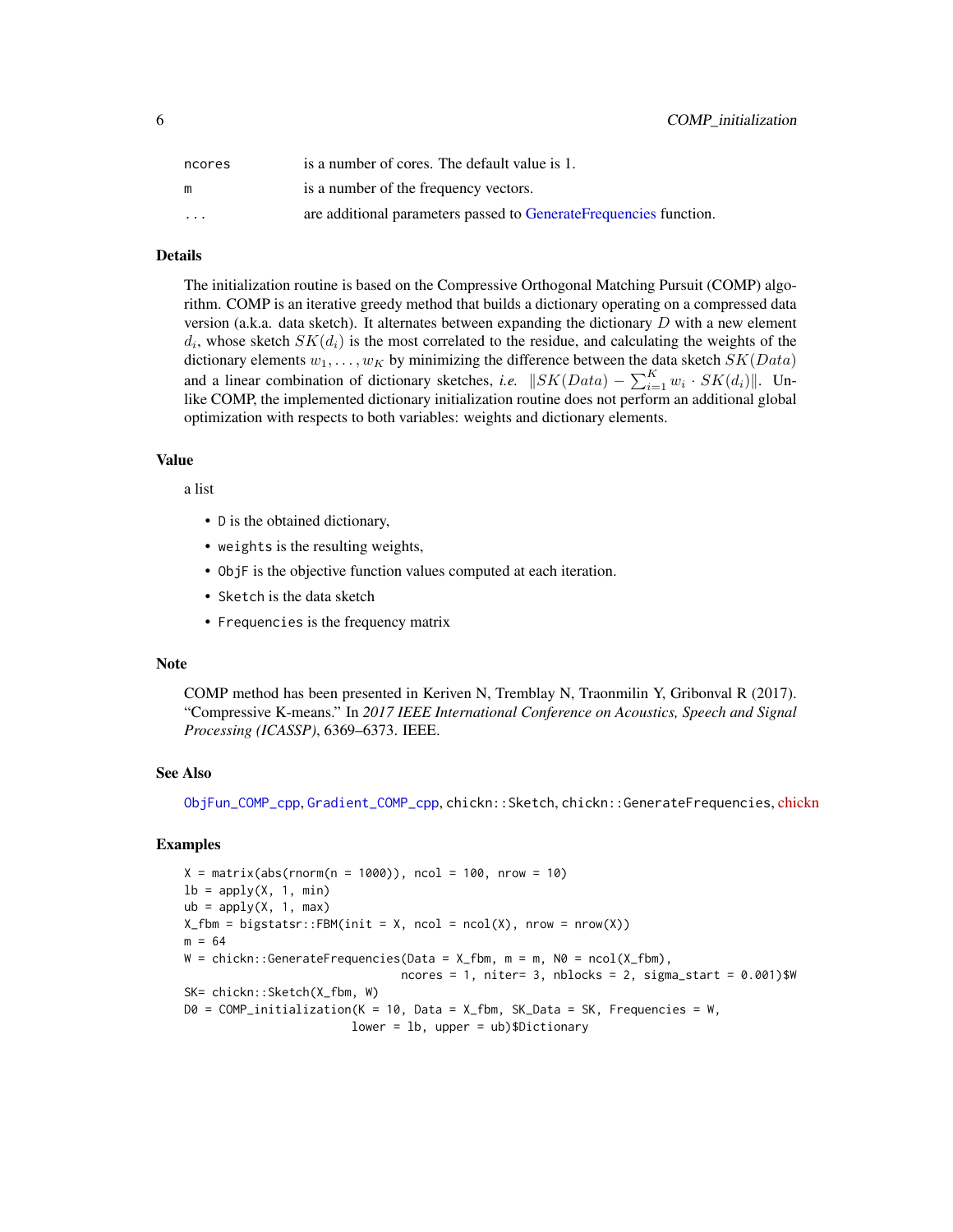#### <span id="page-6-1"></span><span id="page-6-0"></span>Description

The gradient of the objective function from the Compressive Orthogonal Matching Pursuit with respect to a dictionary element.

#### Usage

Gradient\_COMP\_cpp(d, W, residue)

#### Arguments

| -d      | is a dictionary element                                                   |
|---------|---------------------------------------------------------------------------|
| W       | is a frequency matrix $m \times s$ with frequency vectors in matrix rows. |
| residue | is a residue vector.                                                      |

#### Details

Gradient\_COMP\_cpp computes the gradient of the objective function  $OF(d) = -\frac{SK(d) \cdot r}{\sqrt{SK(d)}}$  $\frac{\mathcal{S}\mathbf{K}(a)\cdot r}{\|\mathcal{S}\mathbf{K}(d)\|}$ , where  $SK(d)$  denotes a sketch of the dictionary element d and r is the residue vector. The gradient is given as  $\nabla_d OF(d) = \frac{-G(SK(d), y, W)}{\|SK(d)\|}$ , where a vector  $y = r - (r^{\top} \cdot SK(d)) \cdot SK(d)$  and a function  $G(x, y, W)$  is given as:  $G(x, y, W) = (x[1:m] \odot y[m+1:2m] - x[m+1] \odot y[1:m])^{\top} \cdot W$ , where  $\odot$  denotes an element-wise vector multiplication.

#### Value

a gradient vector

#### See Also

[ObjFun\\_COMP\\_cpp](#page-8-1), [COMP\\_initialization](#page-4-1)

```
X = matrix(abs(rnorm(n = 1000)), ncol = 100, nrow = 10)X_fbm = bigstatsr::as_FBM(X)$save()
W = \text{chickn}: \text{GenerateFrequencies}(\text{Data} = X_f \text{fbm}, m = 64, N0 = \text{ncol}(X_f \text{fbm}),ncores = 1, niter= 3, nblocks = 2, sigma_start = 0.001)$W
SK= chickn::Sketch(X_fbm, W)
D = X_fbm[, sample(ncol(X_fbm), 10)weights = sample(10, 10)/10SK_D = rbind(cos(Wx*ND), sin(Wx*ND))d = D[, 1]r = SK - SK_D%*%weights
Grad = Gradient_COMP_cpp(d, W, r)
```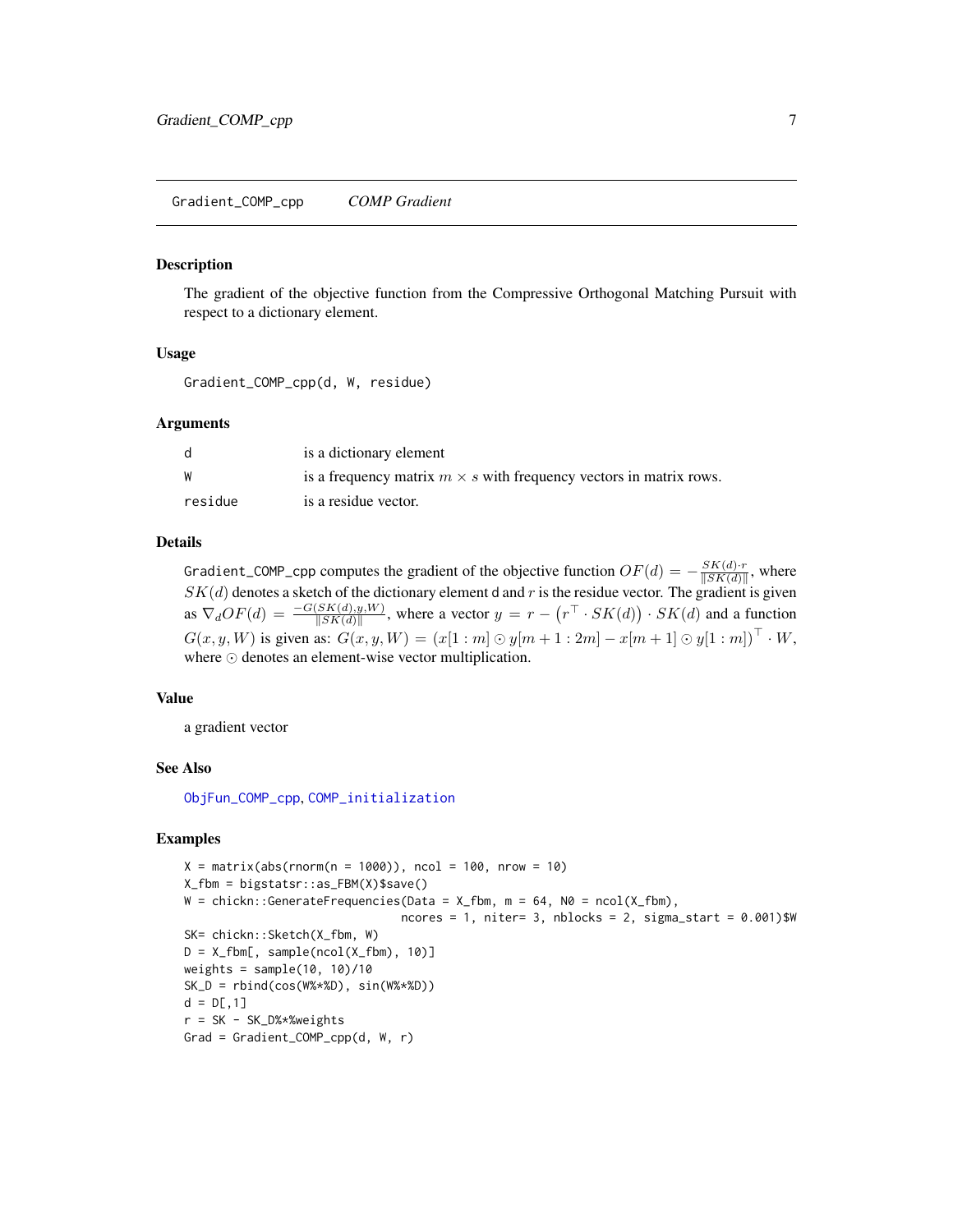<span id="page-7-1"></span><span id="page-7-0"></span>Gradient\_D\_cpp\_parallel

*Gradient\_D\_cpp\_parallel*

#### **Description**

Parallel computation of the gradient with respect to a dictionary matrix and the objective function computation.

#### Usage

Gradient\_D\_cpp\_parallel(D, A, W, SK, ComputeGrad = TRUE)

#### Arguments

|             | is a dictionary $s \times K$ .                                                 |
|-------------|--------------------------------------------------------------------------------|
| A           | is a code matrix $K \times n$ .                                                |
| W           | is a frequency matrix $m \times s$ with frequency vectors in matrix rows.      |
| SK          | is a data sketch. It is a $2m$ -dimensional vector.                            |
| ComputeGrad | indicates whether to compute the gradient or only the objective function value |

#### Details

The objective function is given as  $||SK - SK(D \cdot A)||^2$ , where SK is a data sketch, A =  $\{\alpha_1, \dots, \alpha_n\}$  is a code matrix and  $SK(D \cdot A)$  denotes a decomposition sketch, which is defined as:  $SK(D \cdot A) = \frac{1}{n} \left[ \sum_{i=1}^{n} \cos(W \cdot D \cdot \alpha_i), \sum_{i=1}^{n} \sin(W \cdot D \cdot \alpha_i) \right]$ . The gradient of this objective function with respect to a dictionary element  $d_l \in R^s$  is given as:  $-2(\nabla_{d_l} SK(D \cdot A))^{\top} \cdot r$ , where  $r = SK - SK(D \cdot A), \, \frac{\delta}{\delta d_l} SK^j(D \cdot A) = 1i \cdot \left( \frac{1}{n} \sum_{i=1}^n A_{li} \cdot \prod_{k=1}^K SK^j(A_{ki} \cdot d_k) \right) \cdot w_j^\top,$  and  $SK^{j}(\cdot)$  is the  $j^{th}$  coordinate of the sketch vector.

#### Value

a list

- grad is a computed gradient
- ObjFun is a objective function value
- diff is a vector of the difference between the data sketch and the decomposition sketch

```
RcppParallel::setThreadOptions(numThreads = 2)
X = matrix(abs(rnorm(n = 1000)), ncol = 100, nrow = 10)X_fbm = bigstatsr::as_FBM(X)$save()
W = \text{chickn}: \text{GenerateFrequencies}(\text{Data} = X_f \text{fbm}, m = 64, N0 = \text{ncol}(X_f \text{fbm}),ncores = 1, niter = 3, nblocks = 2, sigma\_start = 0.001)$W
SK= chickn::Sketch(X_fbm, W)
```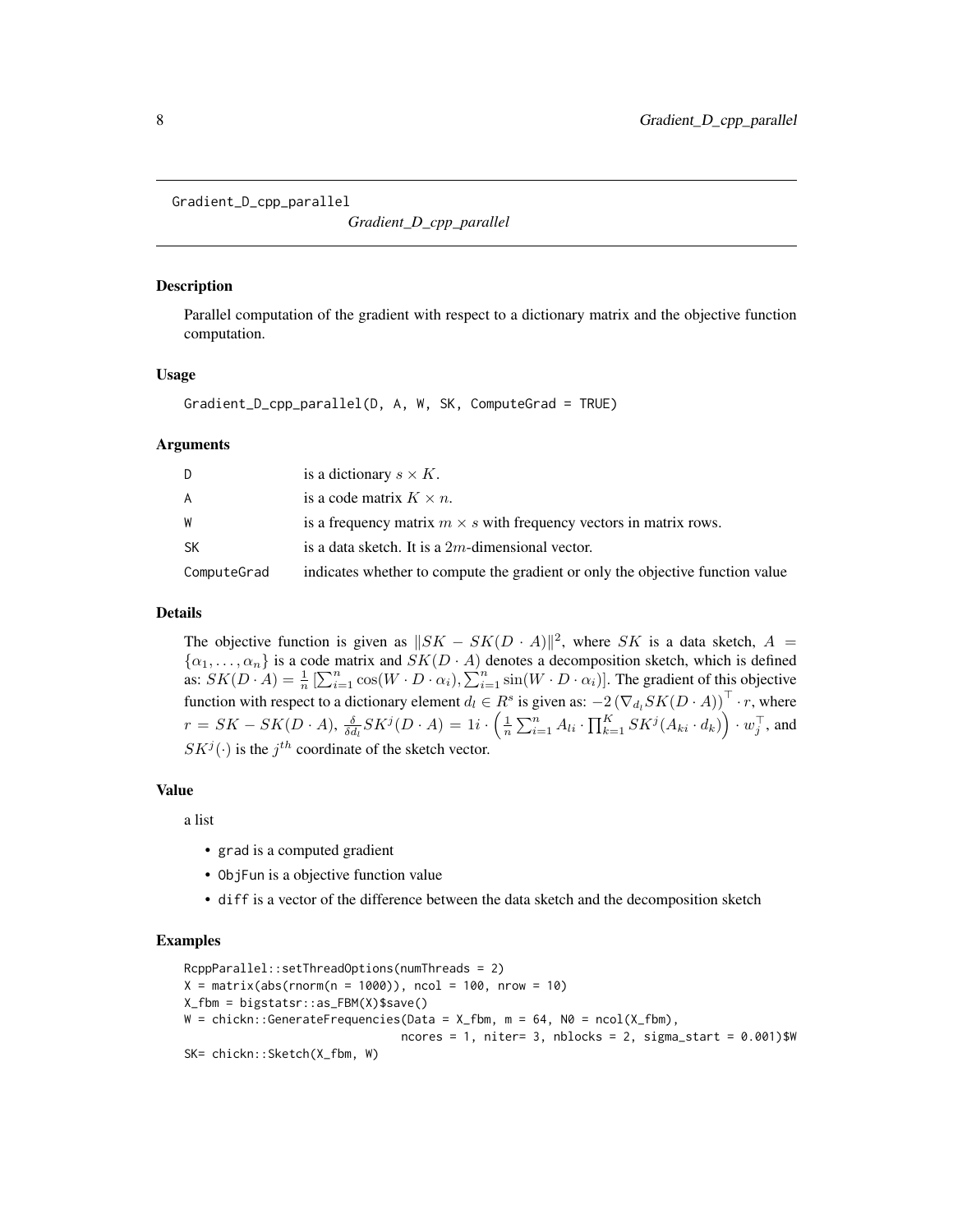```
D = X_fbm[, sample(ncol(X_fbm), 10)]A = sapply(sample(ncol(X_fbm), 5), function(i){
    as.vector(glmnet::glmnet(x = D, y = X_fbm[, i],lambda = 0, intercept = FALSE, lower.limits = 0)$beta)})
G = Gradient_D_cpp_parallel(D, A, W, SK)$grad
```
<span id="page-8-1"></span>ObjFun\_COMP\_cpp *COMP objective function*

#### Description

Computation of the objective function from the Compressive Orthogonal Matching Pursuit algorithm.

#### Usage

ObjFun\_COMP\_cpp(d, W, residue)

#### Arguments

| d       | is a dictionary element                                                   |
|---------|---------------------------------------------------------------------------|
| W       | is a frequency matrix $m \times s$ with frequency vectors in matrix rows. |
| residue | is a residue vector.                                                      |

#### Details

The objective function of the Compressive Orthogonal Matching Pursuit is defined as:  $-\frac{SK(d)}{\|SK(d)\|}$  $\frac{\mathcal{S}\mathbf{K}(a)\cdot r}{\|\mathcal{S}\mathbf{K}(d)\|},$ where  $SK(d)$  denotes a sketch of the dictionary element d and r is the residue vector, which is defined as the difference between the data sketch  $SK$  and the weighted sum of the dictionary elements' sketches, *i.e.*  $SK - \sum_{i=1}^{K} \beta_i \cdot SK(d_i)$ . This function is involved in [COMP\\_initialization](#page-4-1) routine.

#### Value

an objective function value

#### See Also

[COMP\\_initialization](#page-4-1), [Gradient\\_COMP\\_cpp](#page-6-1)

```
X = matrix(abs(rnorm(n = 1000)), ncol = 100, nrow = 10)X_fbm = bigstatsr::as_FBM(X)$save()
W = \text{chickn}: \text{GenerateFrequencies}(\text{Data} = X_f \text{fbm}, m = 64, N0 = \text{ncol}(X_f \text{fbm}),ncores = 1, niter= 3, nblocks = 2, sigma_start = 0.001)$W
SK= chickn::Sketch(X_fbm, W)
D = X_fbm[, sample(ncol(X_fbm), 10)]
```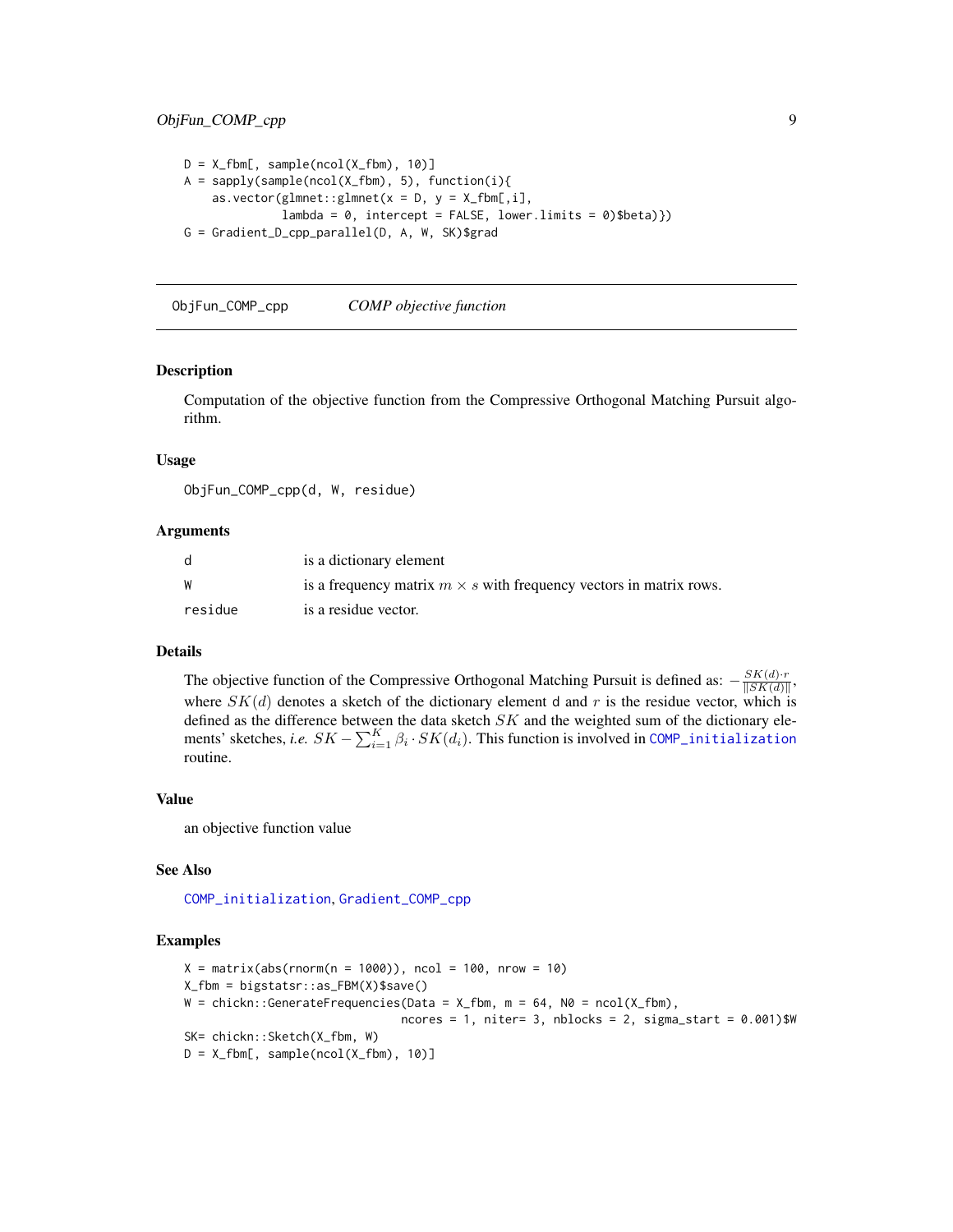```
weights = sample(10, 10)/10SK_D = rbind(cos(W%*%D), sin(W%*%D))
d = D[, 1]r = SK - SK_D% \times \text{Weights}OF = ObjFun_COMP_cpp(d, W, r)
```
SSDL *SSDL-package*

#### Description

R package SSDL implements the Sketched Stochastic Dictionary Learning method that builds a dictionary from large-scale data collection by operating on a compressed data version referred to as a data sketch. The [chickn](https://CRAN.R-project.org/package=chickn) package is used to carry out the data compression. SSDL package is designed to handle voluminous data encoded as a matrix, which cannot be loaded in memory. To do this, SSDL package relies on the Filebacked Big Matrix class of [bigstatsr](https://github.com/privefl/bigstatsr) package, which allows to access and manipulate matrix-like data stored in files on disk.

#### Author(s)

Olga Permiakova, Thomas Burger

#### See Also

[CDL](#page-1-1)

TV\_initialization *TV norm dictionary initialization*

#### Description

Dictionary initialization using a TV norm criterion

#### Usage

```
TV_initialization(
 Data,
  K,
  cutoff = 0.5,
 Npattern = 8,
  set_size = ncol(Data),
 DoCopies = FALSE,
 ncores = 4,
 DIR\_tmp = tempdir())
```
<span id="page-9-0"></span>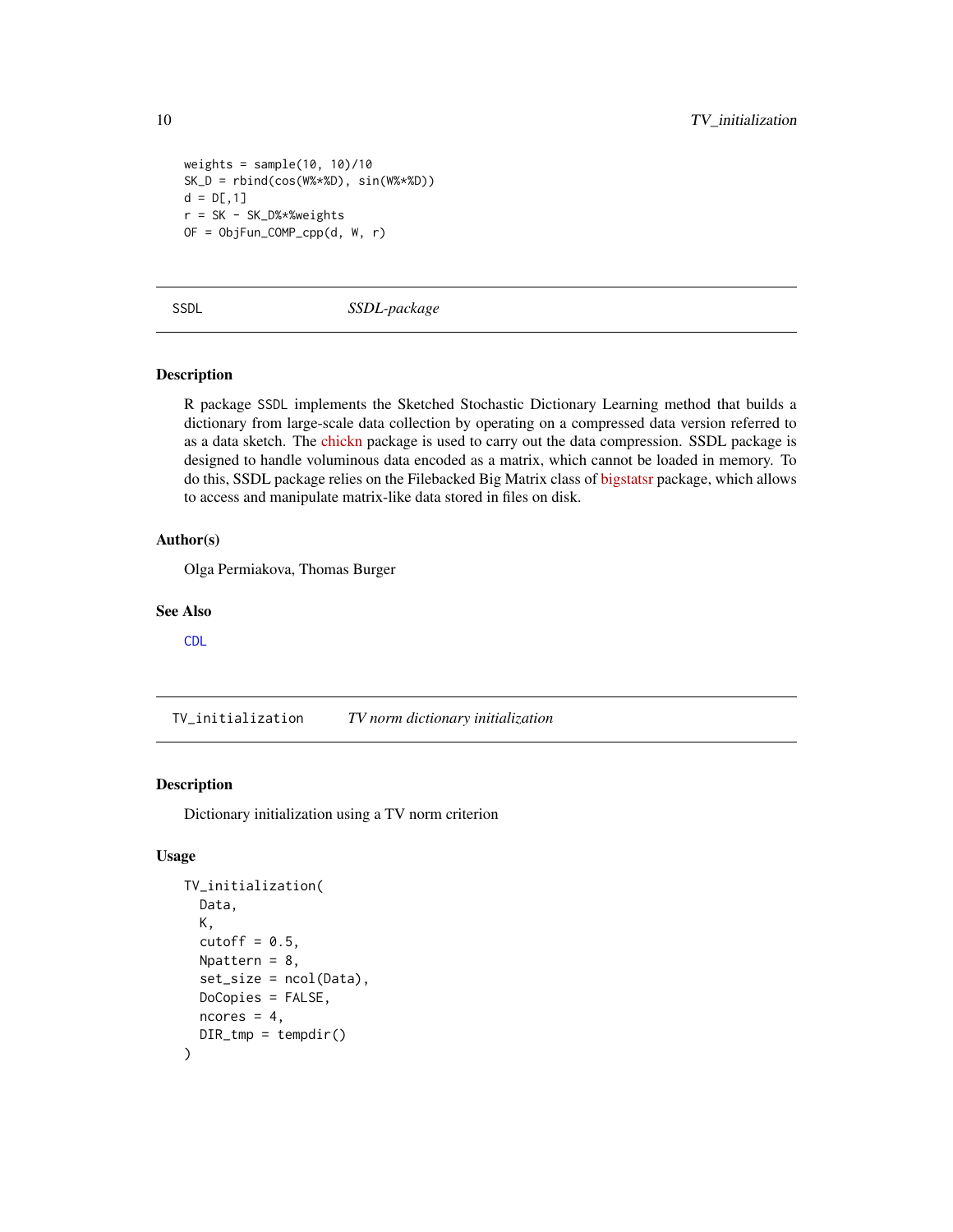#### TV\_initialization 11

#### Arguments

| Data     | is a Filebacked Big Matrix $s \times N$ with data vectors stored in the matrix columns. |
|----------|-----------------------------------------------------------------------------------------|
| К        | is a dictionary size.                                                                   |
| cutoff   | is a cut off value, the default value is 0.5.                                           |
| Npattern | is a number of patterns selected in the dataset to create the dictionary                |
| set_size | is a maximum size of the set of possible patterns.                                      |
| DoCopies | indicates whether to duplicate patterns.                                                |
| ncores   | is a number of cores                                                                    |
| DIR_tmp  | is a directory to save temporary files                                                  |

#### Details

The dictionary is initialized by extracting and duplicating patterns with the highest TV norm values To limit the set of possible patterns, only signals with the correlation less then a fixed threshold cutoff are taken into account. If the set of possible patterns is too large, it can be further reduced by taking only set\_size less correlated patterns. The implemented initialization routine can only be applied to positive value data.

#### Value

a dictionary matrix

```
X = matrix(abs(rnorm(n = 1000)), ncol = 100, nrow = 10)X_ffbm = bigstatsr::FBM(init = X, ncol = ncol(X), nrow = nrow(X))
D0 = TV\_initialization(X_fbm, K = 20, Npattern = 5, DoCopies = TRUE, noores = 1)
```